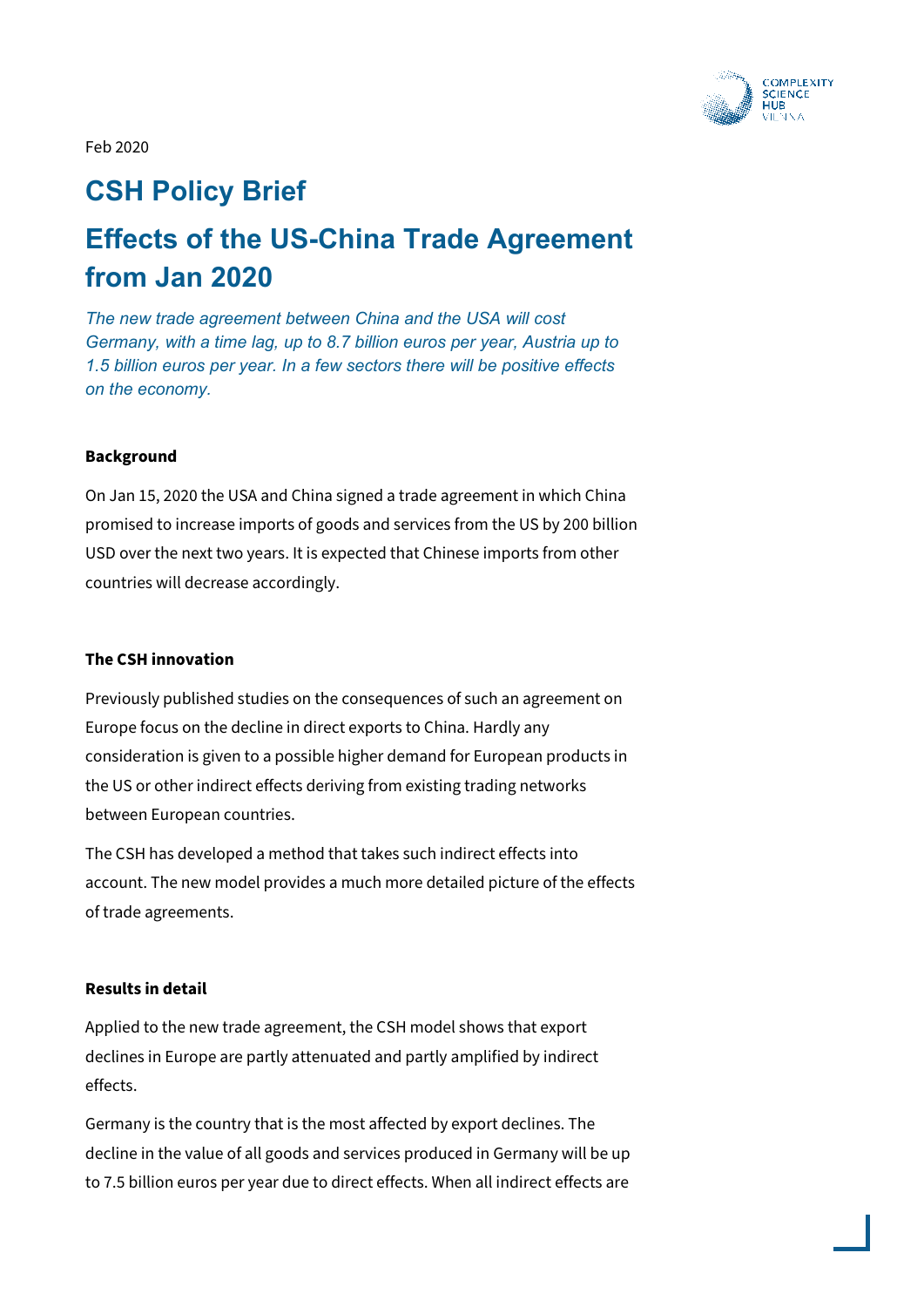taken into account, the loss could add up to 8.7 billion euros per year.

This decline also affects countries that are strongly integrated into German supply chains, such as Austria, the Czech Republic or Poland. For Austria, the CSH model shows annual declines of up to 0.3 billion euros directly caused by the trade agreement. When all indirect effects are included, the declines add up to around 1.5 billion euros per year. The losses for Austria are thus much higher than the direct trade relations with China would suggest—due to the strong interdependencies between the Austrian and the German economy. Most affected is the manufacturing sector with branches like the automotive industry, mechanical engineering and electronics manufacturers.

Sectors with strong export activity to the US, on the other hand, could benefit from a rising US demand, e.g. pharmaceutical products. According to the CSH model, positive effects amount to up to 146 million euros per year.

It should be noted that many of the effects of the US-China trade agreement will arrive in Europe with a time lag. In comparable events, it took about five years before the full economic effects were visible.

#### **Conclusion of the CSH**

The CSH model shows that Austria can expect a significant decline in exports as a result of the China-US trade agreement if no countermeasures are taken. At the same time, new opportunities are opening up, as the US will be a growing market for many products over the next two years.

#### *CSH scientists: Tobias Reisch, Peter Klimek, Stefan Thurner*

Lit.: P. Klimek, S. Poledna, S. Thurner, Quantifying economic resilience from input– output susceptibility to improve predictions of economic growth and recovery. *Nature communications*, *10* (1) (2019) 1–9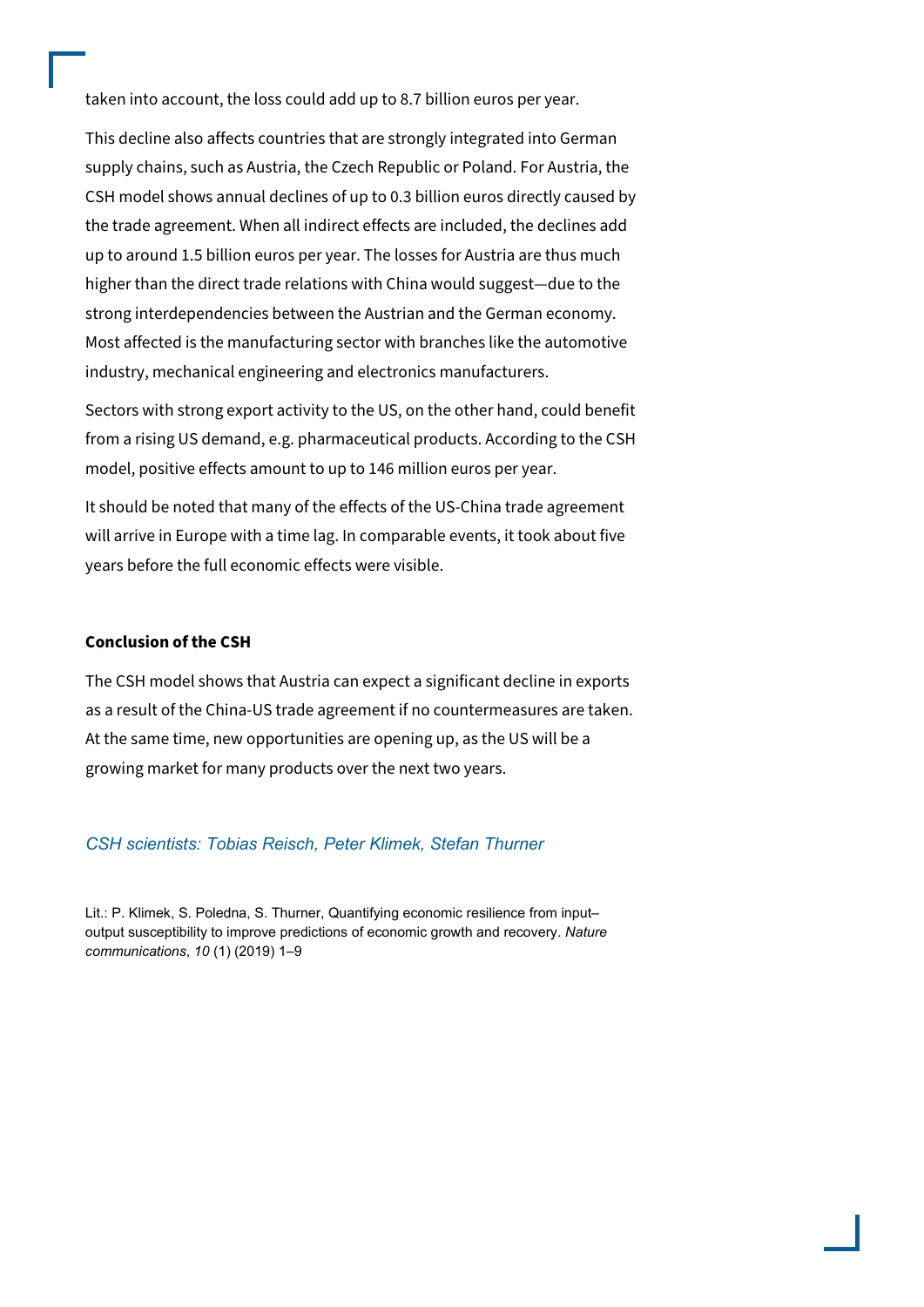### About the CSH

The Complexity Science Hub Vienna was founded with the aim of using Big Data for the benefit of society.

Among other things, the CSH systematically and strategically prepares large data sets so that they can be used in agent-based models. These simulations allow the effects of decisions in complex situations to be tested in advance and systematically assessed. Thus, the CSH provides fact-based foundations for an evidence-based governance.

CSH Policy Briefs present socially relevant statements that can be derived from CSH research results.



**Direkte Schocks** 

Gesamtschock

*Economic changes in Europe caused by the US-China trade agreement of January 2020. The map on the left quantifies the direct effects, the map on the right additionally considers indirect effects.*